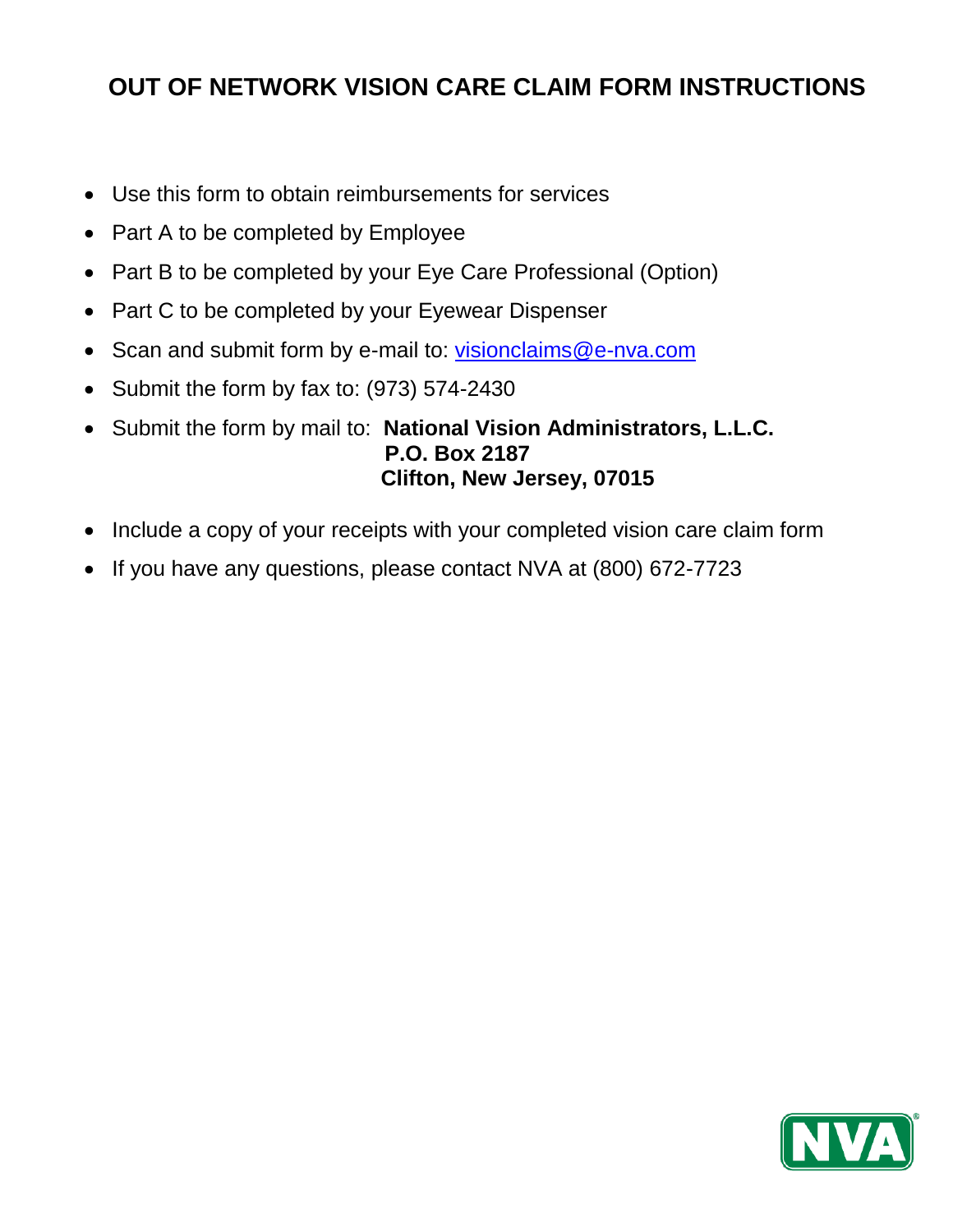

PLEASE PRINT INFORMATION

**VISION CARE CLAIM FORM**

## **NATIONAL VISION ADMINISTRATORS, L.L.C.**

P.O. BOX 2187 / CLIFTON, NJ 07015

800-672-7723

|                                                                                                                 | PART A: TO BE COMPLETED BY EMPLOYEE                         |    |                        |           |                 |  |                            |                                                                                                     |                                                                                                                              |                                                            |                  |                                                             |                                                                                                   |               |                                                                                                                                                     |                             |               |  |  |
|-----------------------------------------------------------------------------------------------------------------|-------------------------------------------------------------|----|------------------------|-----------|-----------------|--|----------------------------|-----------------------------------------------------------------------------------------------------|------------------------------------------------------------------------------------------------------------------------------|------------------------------------------------------------|------------------|-------------------------------------------------------------|---------------------------------------------------------------------------------------------------|---------------|-----------------------------------------------------------------------------------------------------------------------------------------------------|-----------------------------|---------------|--|--|
| 1. EMPLOYEE'S NAME (LAST, FIRST, MIDDLE)                                                                        |                                                             |    |                        |           |                 |  |                            |                                                                                                     |                                                                                                                              |                                                            |                  | 2. EMPLOYEE'S ADDRESS (No., Street, City, State, Zip Code)  |                                                                                                   |               |                                                                                                                                                     |                             |               |  |  |
|                                                                                                                 |                                                             |    |                        |           |                 |  |                            |                                                                                                     |                                                                                                                              |                                                            |                  |                                                             |                                                                                                   |               |                                                                                                                                                     |                             |               |  |  |
| 3. EMPLOYER'S IDENTIFICATION #                                                                                  |                                                             |    |                        |           |                 |  |                            |                                                                                                     |                                                                                                                              | 4. EMPLOYEE'S TELEPHONE #                                  |                  |                                                             |                                                                                                   |               |                                                                                                                                                     |                             |               |  |  |
| 5. EMPLOYER'S NAME                                                                                              |                                                             |    |                        |           |                 |  |                            |                                                                                                     |                                                                                                                              | 6. EMPLOYER'S ADDRESS (No., Street, City, State, Zip Code) |                  |                                                             |                                                                                                   |               |                                                                                                                                                     |                             |               |  |  |
| 7. PATIENT'S NAME (LAST, FIRST, MIDDLE)                                                                         |                                                             |    |                        |           |                 |  |                            |                                                                                                     | 8. PATIENT'S RELATIONSHIP TO EMPLOYEE<br>9. PATIENT'S                                                                        |                                                            |                  |                                                             |                                                                                                   |               |                                                                                                                                                     |                             | 10. PATIENT'S |  |  |
|                                                                                                                 |                                                             |    |                        |           |                 |  |                            |                                                                                                     |                                                                                                                              |                                                            |                  |                                                             |                                                                                                   |               | <b>GENDER</b>                                                                                                                                       | DATE OF BIRTH               |               |  |  |
|                                                                                                                 |                                                             |    |                        |           |                 |  |                            |                                                                                                     |                                                                                                                              | □ CHILD                                                    |                  | $\Box$ STUDENT                                              |                                                                                                   |               | $\Box$ MALE                                                                                                                                         |                             |               |  |  |
|                                                                                                                 |                                                             |    |                        |           |                 |  |                            | $\square$ SELF<br>$\square$ SPOUSE                                                                  | □ HANDICAPPED                                                                                                                |                                                            |                  | $\Box$ OTHER                                                |                                                                                                   | $\Box$ FEMALE |                                                                                                                                                     |                             |               |  |  |
| 11. IS PATIENT COVERED BY<br>$\Box$<br>$\Box$                                                                   |                                                             |    |                        |           |                 |  |                            | <b>VISION PLAN NAME</b>                                                                             |                                                                                                                              |                                                            |                  | GROUP#                                                      |                                                                                                   |               |                                                                                                                                                     | NAME AND ADDRESS OF CARRIER |               |  |  |
| <b>ANOTHER VISION PLAN?</b>                                                                                     |                                                             |    |                        |           | <b>YES</b>      |  | NO.                        |                                                                                                     |                                                                                                                              |                                                            |                  |                                                             |                                                                                                   |               |                                                                                                                                                     |                             |               |  |  |
|                                                                                                                 |                                                             |    |                        |           |                 |  |                            |                                                                                                     |                                                                                                                              |                                                            |                  |                                                             |                                                                                                   |               | 12. Anyone who knowingly and with intent to defraud any insurance company or other person; files an application for insurance or statement of claim |                             |               |  |  |
|                                                                                                                 |                                                             |    |                        |           |                 |  |                            |                                                                                                     |                                                                                                                              |                                                            |                  |                                                             |                                                                                                   |               | containing any materially false information; or conceals for the purpose of misleading information concerning any fact material thereto commits a   |                             |               |  |  |
|                                                                                                                 |                                                             |    |                        |           |                 |  |                            | fraudulent insurance act, which is a crime and subject such person to criminal and civil penalties. |                                                                                                                              |                                                            |                  |                                                             |                                                                                                   |               |                                                                                                                                                     |                             |               |  |  |
|                                                                                                                 |                                                             |    |                        |           |                 |  |                            |                                                                                                     |                                                                                                                              |                                                            |                  | PART B: TO BE COMPLETED BY EYE CARE PROFESSIONAL (OPTIONAL) |                                                                                                   |               |                                                                                                                                                     |                             |               |  |  |
| 1. DOCTOR'S NAME (LAST, FIRST, MIDDLE)                                                                          |                                                             |    |                        |           |                 |  |                            |                                                                                                     | 2. TAX PAYER IDENTIFICATION #                                                                                                |                                                            |                  |                                                             |                                                                                                   |               | 3. BUSINESS PHONE # (area code)                                                                                                                     |                             |               |  |  |
| 4. TITLE:<br>5. DOCTOR'S ADDRESS (No., Street, City, State, Zip Code)<br>$\square$ MD<br>$\Box$ DO<br>$\Box$ OD |                                                             |    |                        |           |                 |  |                            |                                                                                                     |                                                                                                                              |                                                            |                  |                                                             |                                                                                                   |               |                                                                                                                                                     |                             |               |  |  |
| <b>6. PROFESSIONAL SERVICE</b><br>7. AMOUNT                                                                     |                                                             |    |                        |           |                 |  |                            |                                                                                                     | 8. EXAMINATION DATE                                                                                                          |                                                            |                  | PERFORMED?                                                  | 9. WAS CATARACT SURGERY                                                                           |               |                                                                                                                                                     | $\Box$ YES                  | $\square$ NO  |  |  |
| \$                                                                                                              |                                                             |    |                        |           |                 |  |                            |                                                                                                     |                                                                                                                              |                                                            |                  |                                                             |                                                                                                   |               |                                                                                                                                                     |                             |               |  |  |
| EYE EXAMINATION                                                                                                 |                                                             |    |                        |           |                 |  |                            |                                                                                                     | 10. CAN VISUAL ACUITY BE RESTORED TO 20/70 IN BETTER EYE WITH<br>$\Box$ YES<br>$\square$ NO<br><b>CONVENTION EYEGLASSES?</b> |                                                            |                  |                                                             |                                                                                                   |               |                                                                                                                                                     |                             |               |  |  |
| \$<br>CONTACT LENS EXAM (if any)                                                                                |                                                             |    |                        |           |                 |  |                            |                                                                                                     | 11. DOES PATIENT REQUIRE A PRESCRIPTION CHANGE AT THIS TIME?<br>□ YES<br>$\square$ NO                                        |                                                            |                  |                                                             |                                                                                                   |               |                                                                                                                                                     |                             |               |  |  |
|                                                                                                                 |                                                             |    | AMOUNT PAID BY PATIENT | \$        |                 |  |                            |                                                                                                     | 12. DIAGNOSTIC CODE(s)                                                                                                       |                                                            |                  |                                                             |                                                                                                   |               |                                                                                                                                                     |                             |               |  |  |
|                                                                                                                 |                                                             |    |                        |           |                 |  |                            |                                                                                                     |                                                                                                                              |                                                            |                  |                                                             | 13. INDICATE DIAGNOSIS OR NATURE OF DISEASE, INJURY, VISION DISORDER. CODE #'S INDICATE PROCEDURE |               | 14. VISUAL ACUITY CORRECTED TO:                                                                                                                     |                             |               |  |  |
|                                                                                                                 |                                                             |    |                        |           |                 |  |                            |                                                                                                     |                                                                                                                              |                                                            |                  |                                                             |                                                                                                   |               |                                                                                                                                                     |                             |               |  |  |
| 15. Doctor's Prescription<br>16. I hereby certify that I have performed the services as indicated<br>heron.     |                                                             |    |                        |           |                 |  |                            |                                                                                                     |                                                                                                                              |                                                            |                  |                                                             |                                                                                                   |               |                                                                                                                                                     |                             |               |  |  |
| SPHERE                                                                                                          |                                                             |    |                        |           | <b>CYLINDER</b> |  | <b>AXIS</b><br>PRISM       |                                                                                                     | <b>BASE</b>                                                                                                                  |                                                            |                  |                                                             |                                                                                                   |               |                                                                                                                                                     |                             |               |  |  |
| R.E.                                                                                                            |                                                             |    |                        |           | $\bullet$       |  |                            |                                                                                                     |                                                                                                                              |                                                            |                  |                                                             |                                                                                                   |               |                                                                                                                                                     |                             |               |  |  |
| L.E.                                                                                                            |                                                             |    |                        |           | ٠               |  |                            |                                                                                                     |                                                                                                                              |                                                            |                  |                                                             |                                                                                                   |               |                                                                                                                                                     |                             |               |  |  |
| <b>READING ADD</b>                                                                                              |                                                             |    |                        |           | R.E.            |  | $\textcolor{red}{\bullet}$ | L.E.                                                                                                | $+$ $\bullet$                                                                                                                |                                                            |                  | <b>DOCTOR'S SIGNATURE</b>                                   |                                                                                                   |               |                                                                                                                                                     | <b>DATE</b>                 |               |  |  |
|                                                                                                                 |                                                             |    |                        |           |                 |  |                            | <b>PART C: TO BE COMPLETED BY DISPENSER</b>                                                         |                                                                                                                              |                                                            |                  |                                                             |                                                                                                   |               |                                                                                                                                                     |                             |               |  |  |
| 1. DISPENSER'S NAME (LAST, FIRST, MIDDLE)                                                                       |                                                             |    |                        |           |                 |  |                            |                                                                                                     |                                                                                                                              |                                                            |                  | 2. TAX PAYER IDENTIFICATION #                               |                                                                                                   |               |                                                                                                                                                     |                             |               |  |  |
|                                                                                                                 | 3. DISPENSER'S ADDRESS (No., Street, City, State, Zip Code) |    |                        |           |                 |  |                            |                                                                                                     |                                                                                                                              |                                                            |                  | 4. BUSINESS PHONE # (area code)                             |                                                                                                   |               |                                                                                                                                                     |                             |               |  |  |
| 5. PROFESSIONAL SERVICES                                                                                        |                                                             |    |                        |           |                 |  |                            |                                                                                                     |                                                                                                                              |                                                            |                  |                                                             |                                                                                                   |               |                                                                                                                                                     |                             |               |  |  |
|                                                                                                                 |                                                             |    |                        |           |                 |  |                            |                                                                                                     |                                                                                                                              |                                                            |                  |                                                             |                                                                                                   |               |                                                                                                                                                     |                             |               |  |  |
| <b>PLACE</b><br>DATE(S) OF SERVICE                                                                              |                                                             |    |                        |           |                 |  | <b>TYPE OF</b>             | PROCEDURES, SERVICES, OR<br>SUPPLIES (Explain unusual                                               |                                                                                                                              |                                                            | <b>DIAGNOSIS</b> |                                                             |                                                                                                   |               | DAYS OR                                                                                                                                             |                             |               |  |  |
| OF                                                                                                              |                                                             |    |                        |           |                 |  |                            | <b>SERVICE</b>                                                                                      | circumstances)                                                                                                               |                                                            |                  |                                                             | <b>CODE</b>                                                                                       |               | \$ CHARGES                                                                                                                                          |                             | <b>UNITS</b>  |  |  |
| <b>SERVICE</b><br><b>FROM</b><br>TO                                                                             |                                                             |    |                        |           |                 |  |                            |                                                                                                     | CPT/HCPC                                                                                                                     |                                                            |                  | <b>MODIFIER</b>                                             |                                                                                                   |               |                                                                                                                                                     |                             |               |  |  |
| <b>MM</b>                                                                                                       | <b>DD</b>                                                   | YY | MM                     | <b>DD</b> | YY              |  |                            |                                                                                                     |                                                                                                                              |                                                            |                  |                                                             |                                                                                                   |               |                                                                                                                                                     |                             |               |  |  |
|                                                                                                                 |                                                             |    |                        |           |                 |  |                            |                                                                                                     |                                                                                                                              |                                                            |                  |                                                             |                                                                                                   |               |                                                                                                                                                     |                             |               |  |  |
|                                                                                                                 |                                                             |    |                        |           |                 |  |                            |                                                                                                     |                                                                                                                              |                                                            |                  |                                                             |                                                                                                   |               |                                                                                                                                                     |                             |               |  |  |
|                                                                                                                 |                                                             |    |                        |           |                 |  |                            |                                                                                                     |                                                                                                                              |                                                            |                  |                                                             |                                                                                                   |               |                                                                                                                                                     |                             |               |  |  |
|                                                                                                                 |                                                             |    |                        |           |                 |  |                            |                                                                                                     |                                                                                                                              |                                                            |                  |                                                             |                                                                                                   |               |                                                                                                                                                     |                             |               |  |  |
|                                                                                                                 |                                                             |    |                        |           |                 |  |                            |                                                                                                     |                                                                                                                              |                                                            |                  |                                                             |                                                                                                   |               |                                                                                                                                                     |                             |               |  |  |
|                                                                                                                 |                                                             |    |                        |           |                 |  |                            |                                                                                                     |                                                                                                                              |                                                            |                  |                                                             |                                                                                                   |               |                                                                                                                                                     |                             |               |  |  |
| 6. PATIENT'S ACCOUNT #                                                                                          |                                                             |    |                        |           |                 |  |                            |                                                                                                     |                                                                                                                              | 7. TOTAL CHARGED                                           |                  | 8. AMOUNT PAID                                              |                                                                                                   |               | 9. BALANCE DUE                                                                                                                                      |                             |               |  |  |
|                                                                                                                 |                                                             |    |                        |           |                 |  |                            | 10. I hereby certify that I have performed the services as indicated hereon.                        | \$                                                                                                                           |                                                            |                  | \$<br>\$                                                    |                                                                                                   |               |                                                                                                                                                     |                             |               |  |  |
|                                                                                                                 |                                                             |    |                        |           |                 |  |                            |                                                                                                     |                                                                                                                              |                                                            |                  |                                                             |                                                                                                   |               |                                                                                                                                                     |                             |               |  |  |
|                                                                                                                 |                                                             |    |                        |           |                 |  | DISPENSER'S SIGNATURE      |                                                                                                     |                                                                                                                              |                                                            |                  | <b>DATE</b>                                                 |                                                                                                   |               |                                                                                                                                                     |                             |               |  |  |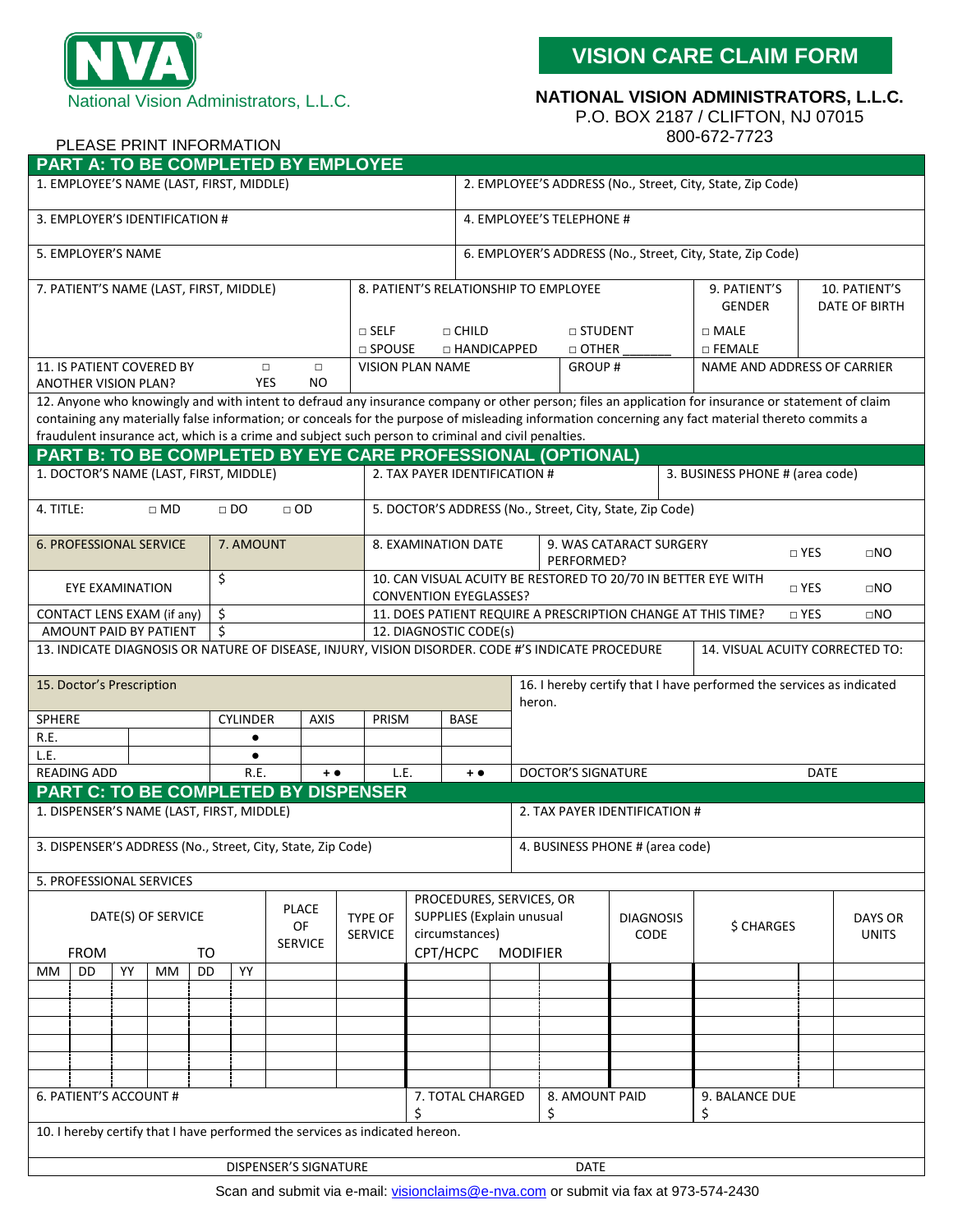## **FRAUD NOTICE: For the states of AL, AZ, AR, CA, CO, DE, DC, FL, GA, IN, KS, KY, LA, MD, ME, NC, NE, NJ, NM, OK, OR, PA, RI, TN, TX, VA, VT, WA and WV, please refer to the following fraud notices:**

**Alabama:** Any person who knowingly presents a false or fraudulent claim for payment of loss or benefit or who knowingly presents false information in an application for insurance is guilty of a crime and may be subject to restitution, fines or confinement in prison, or any combination thereof.

**Arizona:** For your protection, Arizona law requires the following statement to appear on this form: Any person who knowingly presents a false or fraudulent claim for payment of a loss is subject to criminal and civil penalties.

**Arkansas, Louisiana, Rhode Island, West Virginia:** Any person who knowingly presents a false or fraudulent claim for payment of loss or benefit or knowingly presents false information in an application for insurance is guilty of a crime and may be subject to fines and confinement in prison.

**California:** For your protection, California law requires the following to appear on this form: Any person who knowingly presents false or fraudulent claim for the payment of a loss is guilty of a crime and may be subject to fines and confinement in state prison.

**Colorado:** It is unlawful to knowingly provide false, incomplete, or misleading facts or information to an insurance company for the purpose of defrauding or attempting to defraud the company. Penalties may include imprisonment, fines, denial of insurance and civil damages. Any insurance company or agent of an insurance company who knowingly provides false, incomplete, or misleading facts or information to a policyholder or claimant for the purpose of defrauding or attempting to defraud the policyholder or claimant with regard to a settlement or award payable from insurance proceeds shall be reported to the Colorado Division of Insurance within the Department of Regulatory Agencies.

**Delaware:** Any person who knowingly, and with intent to injure, defraud or deceive any insurer, files a statement of claim containing any false, incomplete or misleading information is guilty of a felony.

**District of Columbia:** WARNING: It is a crime to provide false or misleading information to an insurer for the purpose of defrauding the insurer or any other person. Penalties include imprisonment and/or fines. In addition, an insurer may deny insurance benefits if false information materially related to a claim was provided by the applicant.

**Florida:** Any person who knowingly and with intent to injure, defraud, or deceive any insurer files a statement of claim or an application containing any false, incomplete, or misleading information is guilty of a felony of the third degree.

**Georgia, Oregon, Vermont:** Any person who with intent to defraud or knowing that he/she is facilitating a fraud against an insurer, submits an application or files a claim containing a false or deceptive statement may be guilty of insurance fraud.

**Indiana:** A person who knowingly and with intent to defraud an insurer files a statement of claim containing any false, incomplete, or misleading information commits a felony.

**Kansas:** Any person who with intent to defraud or knowing that he or she is facilitating a fraud against an insurer, submits an application or files a claim containing a false or deceptive statement may be guilty of insurance fraud as determined by a court of law.

**Kentucky:** Any person who knowingly and with intent to defraud any insurance company or other person files a statement of claim containing any materially false information or conceals, for the purpose of